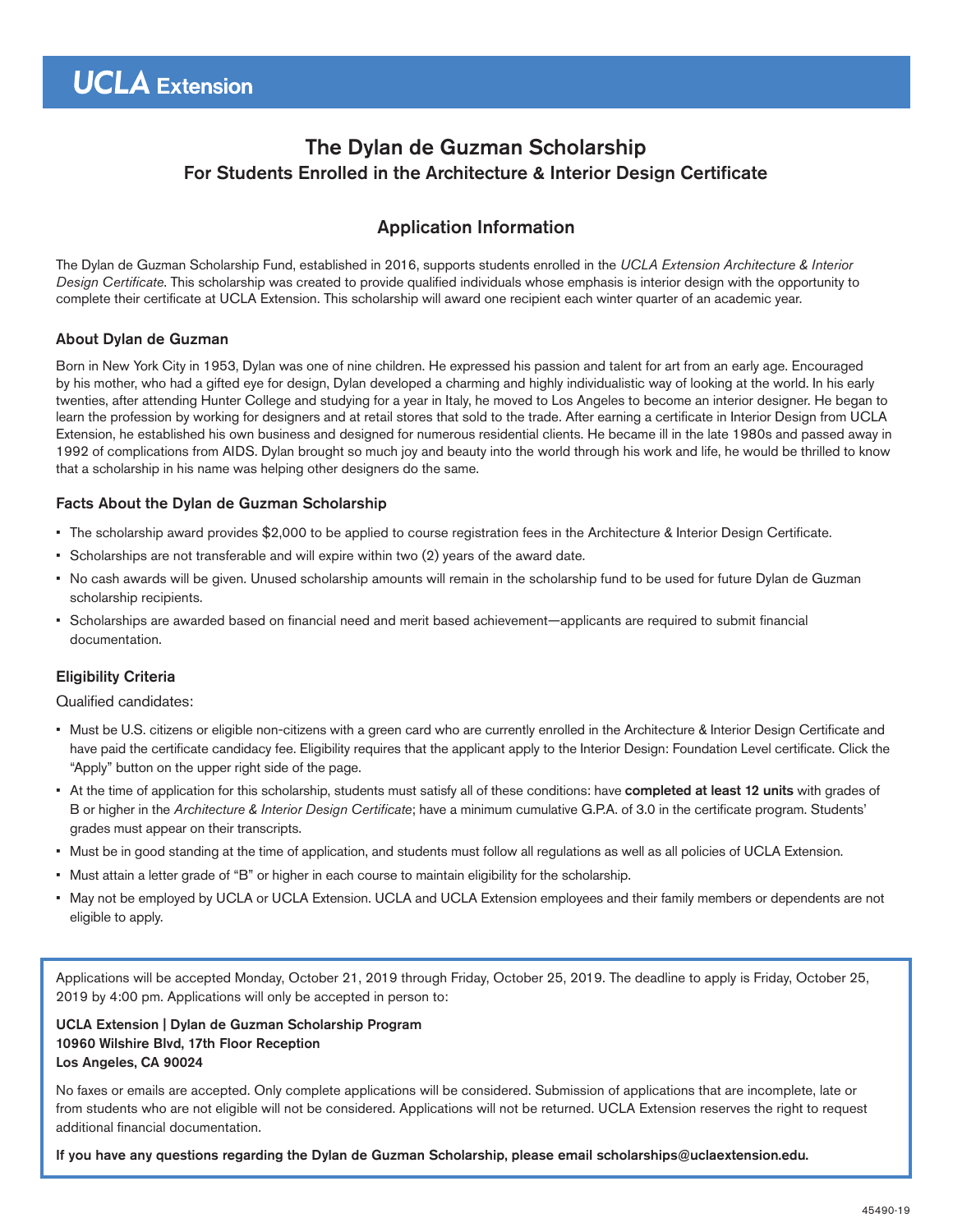# **UCLA** Extension

### Dylan de Guzman Scholarship Due date: October 25, 2019

#### Application Form 2019

### To Apply, Candidates Must Submit By Friday, October 25, 2019:

- Completed application form
- 450-500 word, typed Personal Statement
- Official transcript from UCLA Extension
- Two recommendation letters; one recommendation must be completed by a UCLA Extension instructor of a class taken by the applicant. The other recommendation may be completed by a UCLA Extension instructor or another person who can detail the applicant's academic, professional, or community achievements at UCLA, or in the community. The recommenders cannot be other UCLA Extension students or family members of the applicant.
- A signed photocopy of your/your spouse's 2018 Federal Income Tax Return (IRS Form 1040, 1040A, 1040EZ 1040TEL) with all schedules and worksheets (or that of your parents if you were claimed as a dependent; parental tax returns are required for applicants who are under age 24, if a full-time student, at the end of the tax year).
- A photocopy of your/your spouse's most current payroll check stub(s): check stubs must be dated within the past 30 days.
- If you are currently unemployed and/or receiving public assistance, current documentation dated within the past 30 days verifying source of income and monthly entitlement is required.
- Eligibility criteria for all final candidates will be checked and confirmed by UCLA Extension.

| Expected Academic Quarter of Certificate Completion: ___________________________ |  |
|----------------------------------------------------------------------------------|--|

II) Personal Statement: In 450 to 500 words, describe what you hope to accomplish once you have completed your certificate program. In your essay, include why you selected this particular certificate and how it will help you toward your goals in general and, more specifically, toward becoming more self-sufficient.

Essay will be evaluated on the ability to effectively communicate the steps you have taken towards your goals and how your past experience shaped your future plans. Essays longer than the indicated word-length will be disqualified. Essays must be typed.

By submitting this application to UCLA Extension (10960 Wilshire Blvd., 17th Floor Reception) to be considered for a Dylan de Guzman Scholarship, I certify that all information on this form and any attachment is true, complete, and accurate, and that I am the author of the original personal statement included with this application. Additionally, I give UCLA Extension permission to confirm my eligibility for the scholarship, share my application with the scholarship review committee, and utilize quotes from my personal statement in marketing materials.

Student's Signature: **Example 20** and the student's Signature: **Example 20** and the student's Signature:

If you have any questions regarding the Dylan de Guzman Scholarship, please email scholarships@uclaextension.edu.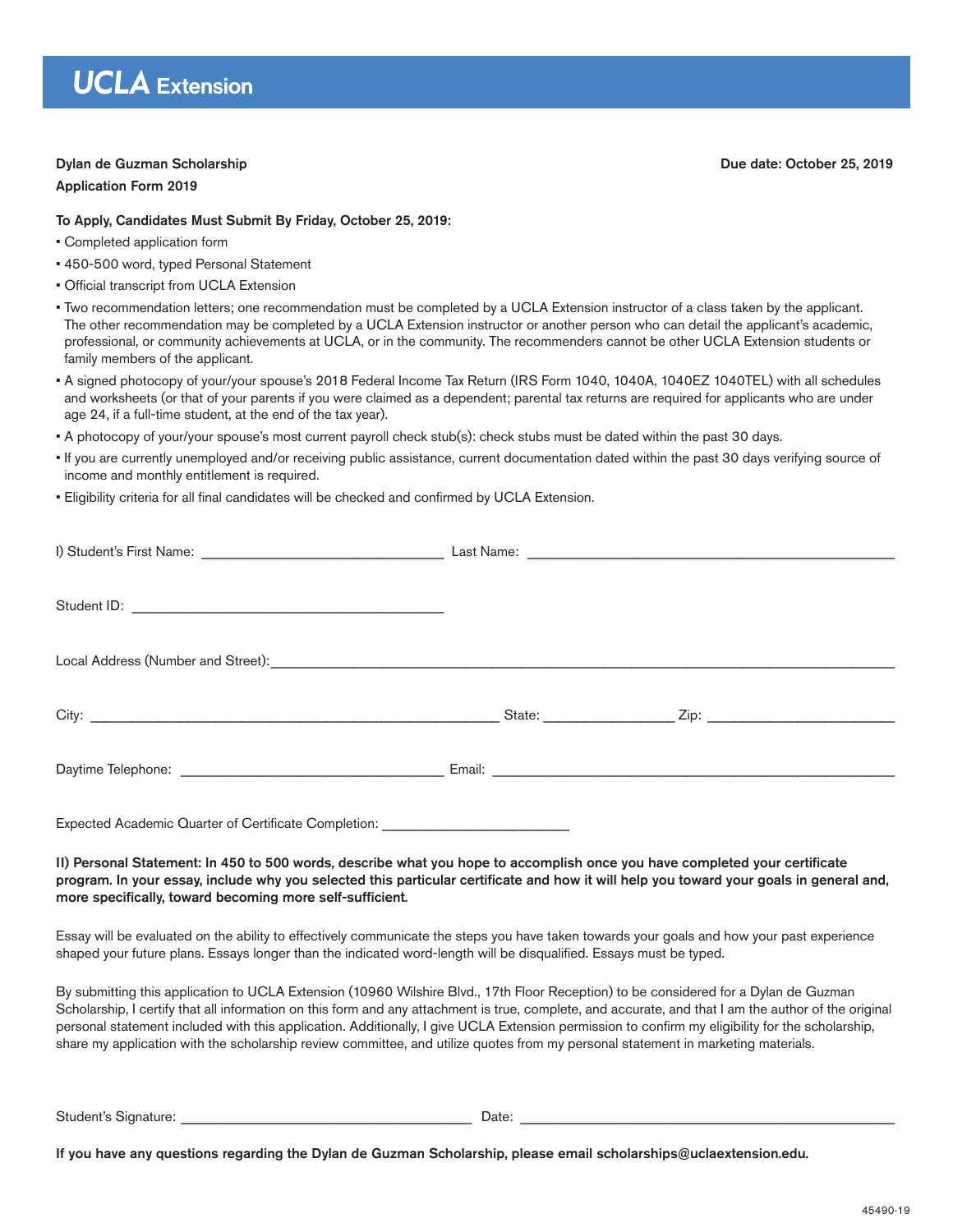### Dylan de Guzman Scholarship Due date: October 25, 2019

### III) Documentation of Financial Need—to establish financial need, you must submit the following:

• A copy of the Student Aid Report (SAR) from the 2019-20 Free Application for Federal Student Aid (FAFSA) with your application (fafsa.ed.gov). NOTE: It can take anywhere from three days to two weeks to get your SAR, so fill out your FAFSA early. SARs will not be accepted after the deadline. The SAR is not the same as the FAFSA summary page you receive immediately after submitting your FAFSA application. Where it asks for School Code etc., use the information in the box below.

| Federal School Code   Name of College |                                       | <b>College Street Address</b> | <b>State</b> |
|---------------------------------------|---------------------------------------|-------------------------------|--------------|
| 001315                                | University of California, Los Angeles | 405 Hilgard Avenue            | CA           |

- A signed photocopy of your/your spouse's 2018 Federal Income Tax Return (IRS Form 1040, 1040A, 1040EZ 1040TEL) with all schedules and worksheets (or that of your parents if you were claimed as a dependent; parental tax returns are required for applicants who are under age 24, if a full-time student, at the end of the tax year).
- A photocopy of your/your spouse's most current payroll check stub(s): check stubs must be dated within the past 30 days.
- If you are currently unemployed and/or receiving public assistance, current documentation dated within the past 30 days verifying source of income and monthly entitlement is required.

Applications are only accepted in person during the application filing period. Only complete applications, with complete financial information, will be considered. Applications and supporting documents cannot be accepted by fax and/or email transmission.